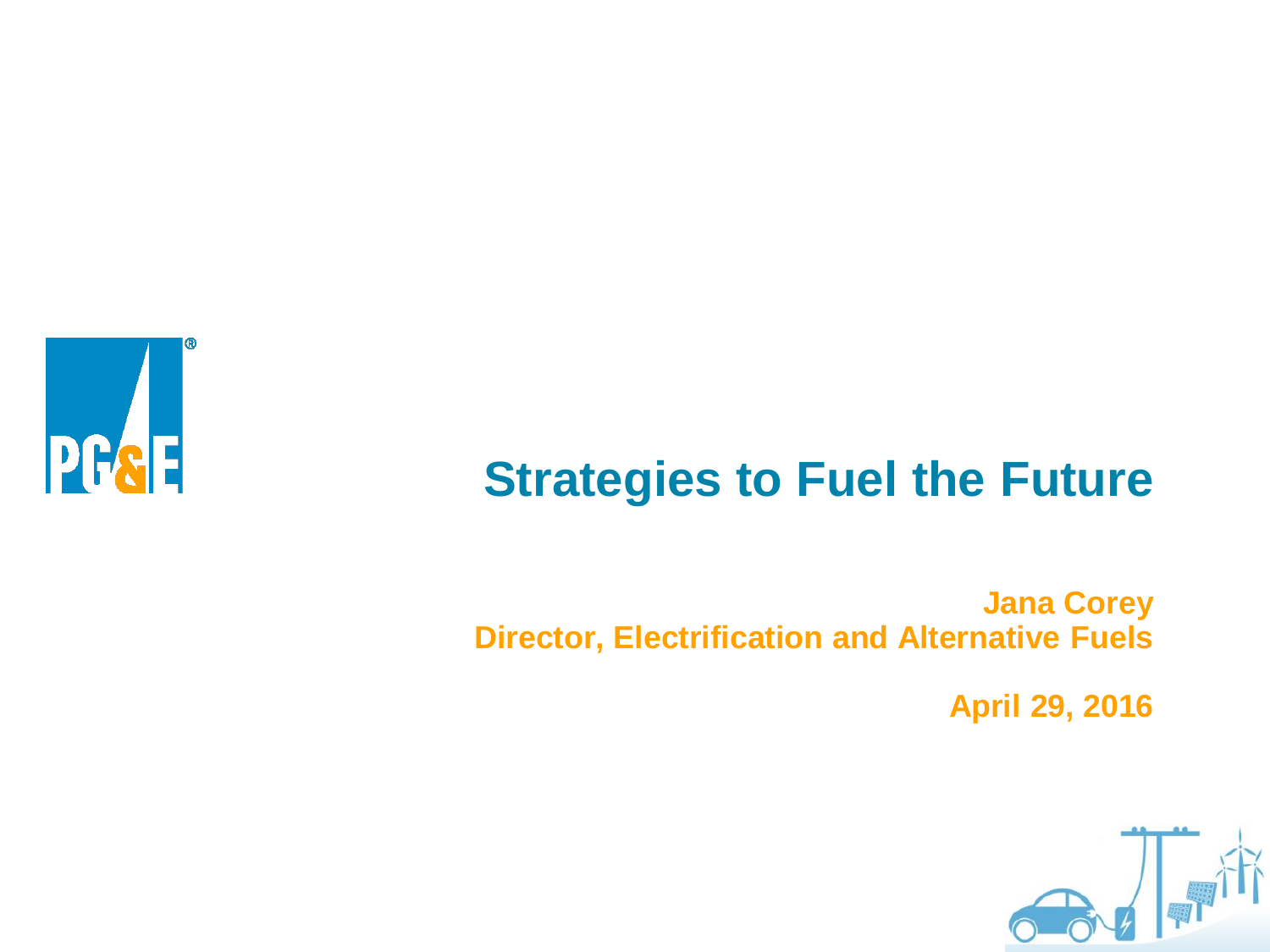

- The CPUC General Guidance has strong elements
	- o Prioritize sectors with high emission reduction potential
	- o Flexibility is key to ensure regional characteristics are considered
	- o Industry engagement is needed to address true operational requirements
	- o Safety is priority
- To rise to the challenge of addressing SB 350
	- o Flexibility on timeline, sector and go-to-market strategy is paramount
	- o Clear and simple submission guidelines for accelerated approval of IOU proposals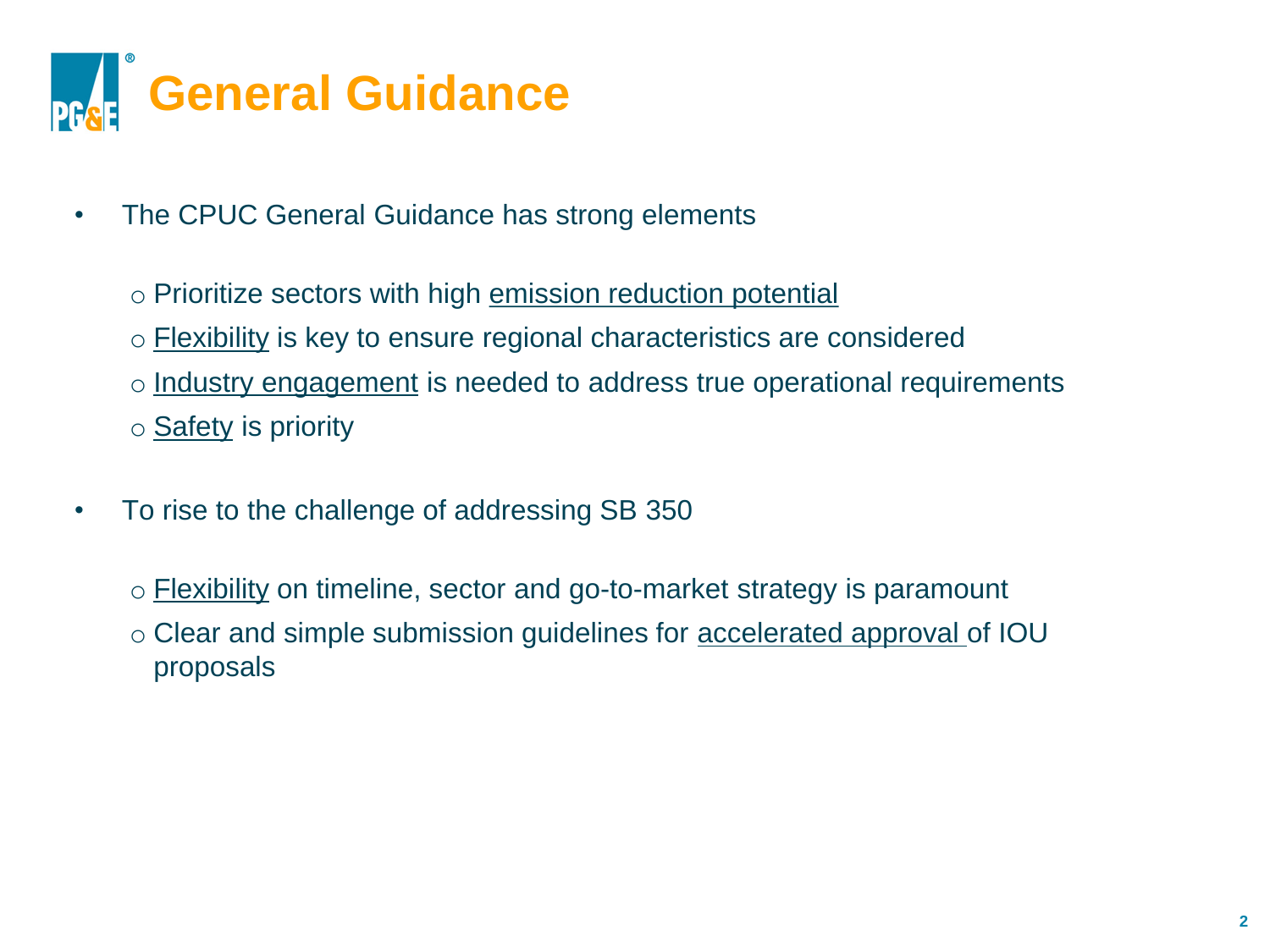

• Reducing California's petroleum demand will require a comprehensive approach and must address sectors, fuel type, and technologies; allow flexibility of approach



- Address sectors with significant emission reduction opportunity
	- Light duty infrastructure investments underway
	- MD/HD
- Monitor/explore application of all fuel types
	- Hydrogen fuel cells vehicles are a highly promising electric technology
	- Natural gas (and RNG) can improve MD/HD vehicle emissions and cost profile
- Focus on commercially available mature technologies
- Invest in demonstration projects for future technology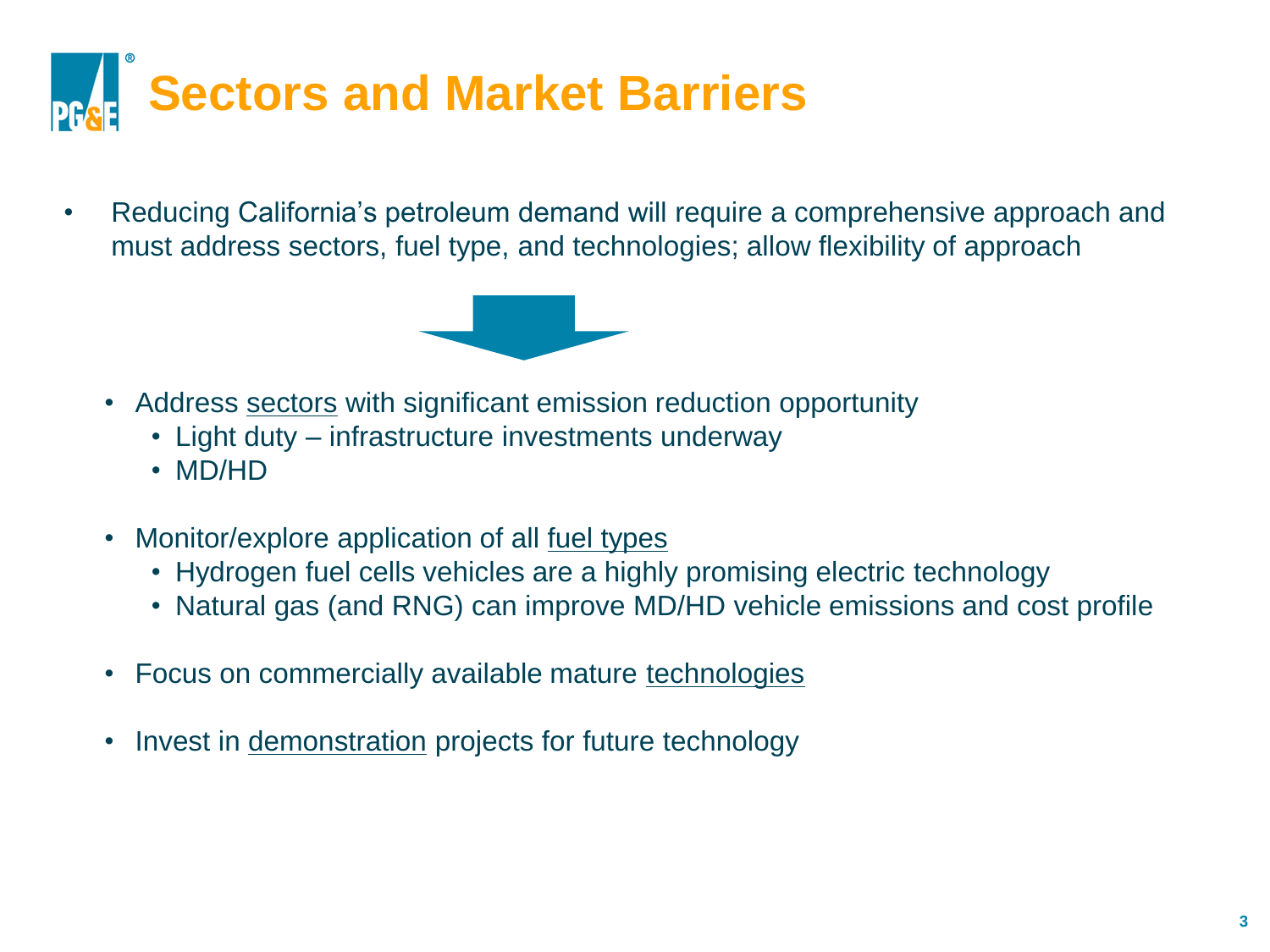

| <b>Infrastructure</b><br>investment | <b>Financial incentives</b><br>$\mathcal{C}$<br>Ownership of fueling/charging infrastructure or make-ready<br>$\sim$<br>Development of distributed energy resources<br>П                                                                                     |
|-------------------------------------|--------------------------------------------------------------------------------------------------------------------------------------------------------------------------------------------------------------------------------------------------------------|
| <b>Rate design</b>                  | To reduce operating costs (e.g. time of use rates for charging)<br>п<br>Guided by best-practice (e.g. transparency and cost of service)<br>п                                                                                                                 |
| <b>Education and</b><br>outreach    | Provide customers with information about rates and the way in<br><b>COL</b><br>which operations can be optimized to lower operating costs<br>Facilitate customer participation in other utility programs, such<br>$\mathcal{C}$<br>as EE, DR and DG programs |
| <b>Grid integration</b><br>pilots   | Maximize the benefits of transport electrification by optimizing<br>п<br>vehicle interactions with the grid                                                                                                                                                  |